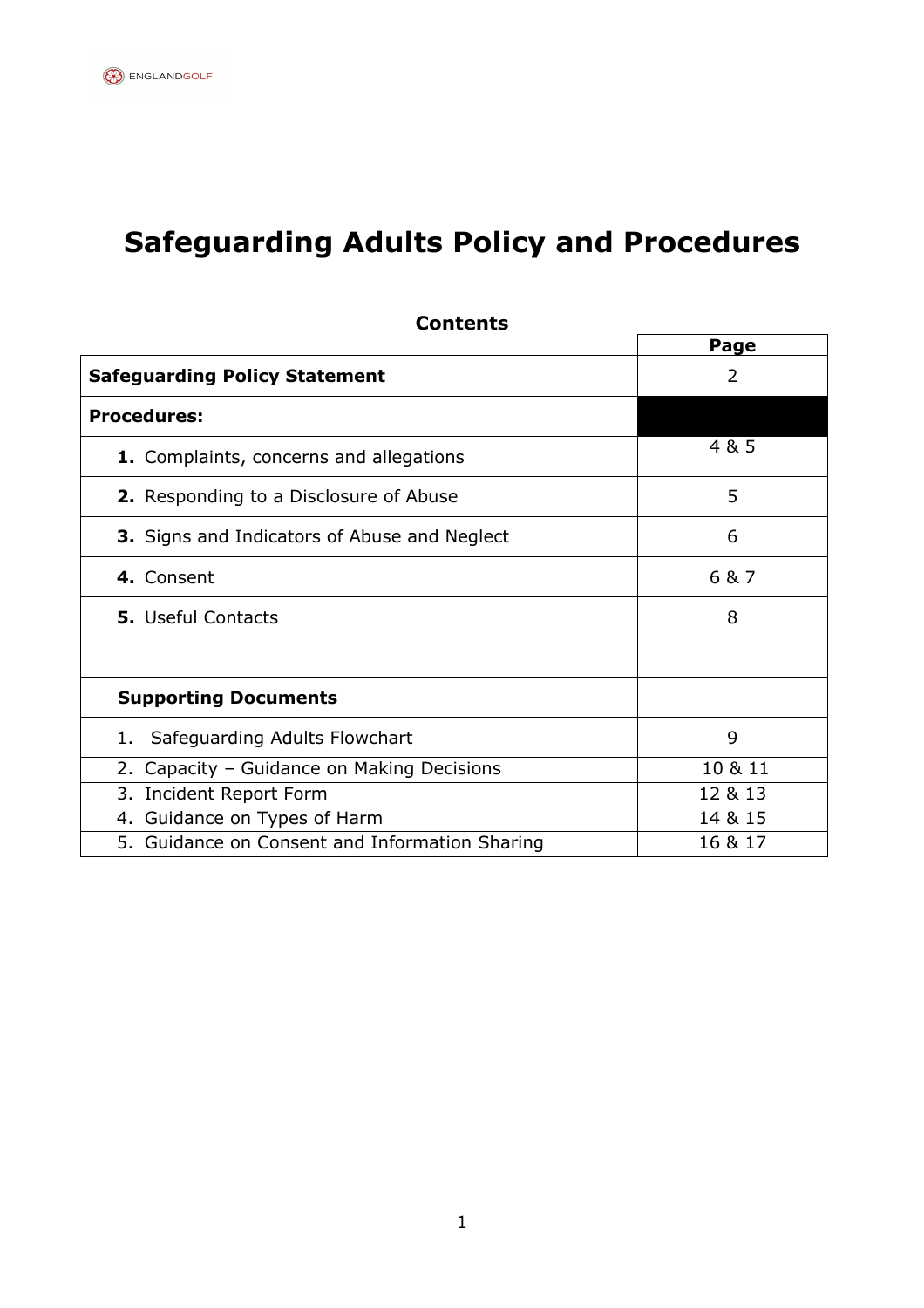# **Safeguarding Adults Policy**

#### **INTRODUCTION**

Boston West Country Park is committed to creating and maintaining a safe and positive environment for all individuals involved in golf.

Safeguarding duties apply to an adult who:

- Has needs for care and support (whether or not the local authority is meeting any of those needs) and;
- Is experiencing, or is at risk of, abuse or neglect; and;
- As a result of those care and support needs is unable to protect themselves from either the risk of, or the experience of, abuse or neglect.

#### **PRINCIPLES IN RELATION TO ADULTS AT RISK**

The Care and Support Statutory Guidance Section 14.13 sets out the following six key principles which underpin all adult safeguarding work:

- Empowerment: People being supported and encouraged to make their own decisions and informed consent.
- Prevention: It is better to take action before harm occurs.
- Proportionality: The least intrusive response appropriate to the risk presented.
- Protection: Support and representation for those in greatest need.
- Partnership: Local solutions through services working with their communities. Communities have a part to play in preventing, detecting and reporting neglect and abuse.
- Accountability: Accountability and transparency in delivering safeguarding.

**Making safeguarding personal** is the concept that adult safeguarding should be person led and outcome focused. It engages the person in a conversation about how best to respond to their safeguarding situation in a way that enhances involvement, choice and control. As well as improving quality of life, well-being and safety.

Wherever possible discuss safeguarding concerns with the adult to get their view of what they would like to happen and keep them involved in the safeguarding process, seeking their consent to share information outside of the organisation where necessary.

The principles of the Mental Capacity Act 2005 (MCA) state that every individual has the right to make their own decisions and provides the framework for this to happen.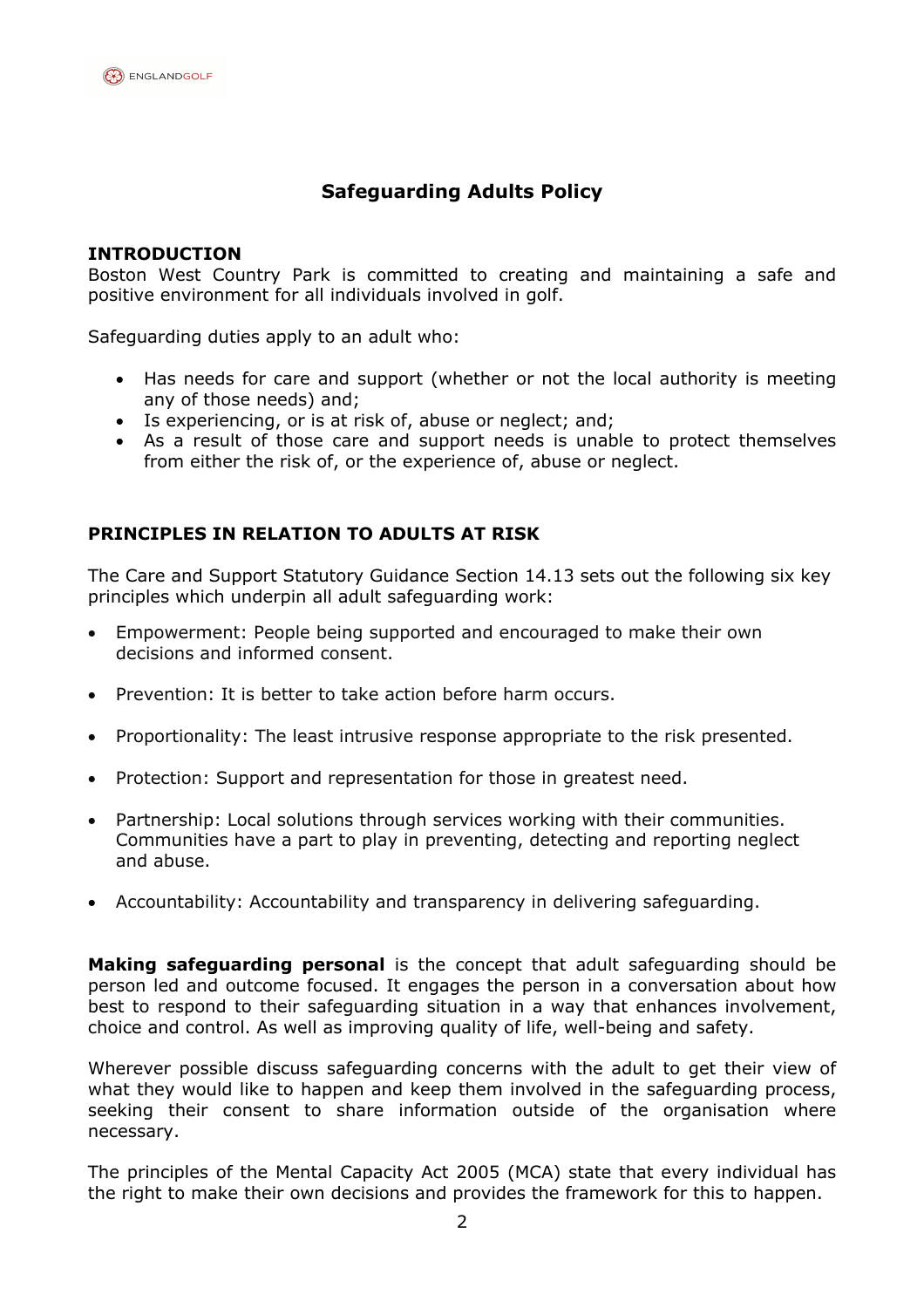

In addition Boston West Country Park recognises the following principles which underpin our work with all groups and individuals who may have additional needs for support and protection:

• It is every adult's right to be protected from abuse irrespective of their age, gender identity, faith or religion, culture, ethnicity, sexual orientation, background, economic position, marital status, disability or level of ability.

• All staff and volunteers share the responsibility for the protection of adults at risk and will show respect and understanding for their rights, safety and welfare.

• The additional vulnerability of disabled adults (including those with invisible disabilities, learning and communication differences) is recognised.

• Allegations of abuse or concerns about the welfare of any adult will be treated seriously and will be responded to swiftly and appropriately.

• Boston West Country Park recognises the role and responsibilities of the statutory agencies in safeguarding adults and is committed to complying with the procedures of the Local Safeguarding Adults Boards.

• Confidentiality will be maintained appropriately at all times and the adult's safety and welfare must be the overriding consideration when making decisions on whether or not to share information about them.

• Boston West Country Park will support all adults to understand their roles and responsibilities with regards to safeguarding and protecting adults at risk, including the responsibility to report all concerns in line with Boston West Country Park safeguarding adults policy and procedures.

• All participants involved in golfing activities have the right to be listened to with respect and to be heard.

#### **GUIDANCE AND LEGISLATION**

The practices and procedures within this policy are based on the principles contained within the UK and legislation and Government Guidance and have been developed to complement the Safeguarding Adults Boards policy and procedures, and take the following into consideration:

- The Care Act 2014
- The Protection of Freedoms Act 2012
- Domestic Violence, Crime and Victims (Amendment ) Act 2012
- The Equality Act 2010
- The Safeguarding Vulnerable Groups Act 2006
- Mental Capacity Act 2005
- Sexual Offences Act 2003
- The Human Rights Act 1998
- The Data Protection Act 2018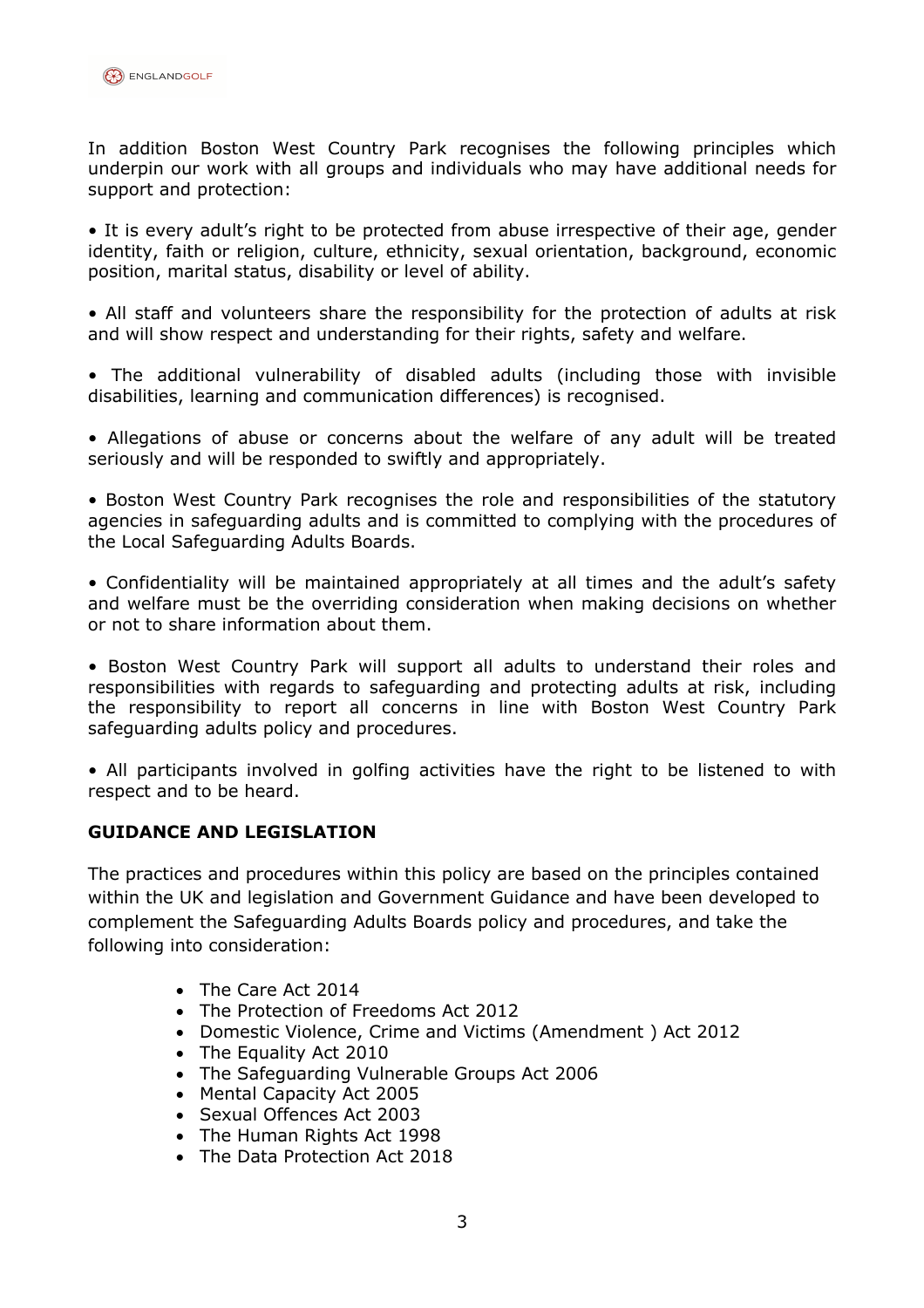

# **RESPONSIBILITIES AND IMPLEMENTATION**

Boston West Country Park will seek to promote the principles of safeguarding by:

- Reviewing Boston West Country Park policy and procedures every three years or whenever there is a major change in legislation.
- Giving guidance on appropriate recruitment procedures to assess the suitability of volunteers and staff working with vulnerable groups.
- Following procedures to report welfare concerns and allegations about the behaviour of adults and ensure that all staff, volunteers, parents and participants, including children, are aware of these procedures.
- Directing club staff, volunteers & coaches to appropriate safeguarding training and learning opportunities, where this is appropriate to their role.

### **1. COMPLAINTS, CONCERNS AND ALLEGATIONS**

- **1.1** As a player, parent, carer, member of staff or volunteer you may be concerned about the welfare of an adult, become aware that abuse or poor practice is taking place, suspect abuse or poor practice may be occurring or be told about something that may be abuse or poor practice. These concerns should be brought to the attention of the England Golf Lead Safeguarding Officer without delay.
- **1.2** The person reporting the concern is not required to decide whether abuse has occurred, but simply has a duty to pass on their concerns and any relevant information tel: 01526 351851. All concerns will be treated in confidence. Details should only be shared on a 'need to know' basis with those who can help with the management of the concern.
- **1.3** Concerns will be recorded on an Incident Report Form and sent to England Golf Lead Safeguarding Officer and retained confidentially.

The Lead Safeguarding Officer will assist with completion of this form if required, tel 01526 351851.

- **1.4** Boston West Country Park will work with England Golf, counties and other external agencies to take appropriate action where concerns relate to potential abuse or serious poor practice. Boston West Country Park disciplinary procedures will be applied and followed where possible.
- **1.5** Safeguarding adults at risk requires everyone to be committed to the highest possible standards of openness, integrity and accountability. Boston West Country Park supports an environment where staff, volunteers, parents/carers and the public are encouraged to raise safeguarding concerns. Anyone who reports a legitimate concern to the organisation (even if their concerns subsequently appear to be unfounded) will be supported. All concerns will be taken seriously.
- **1.6** It is important when considering your concern that you also consider the needs and wishes of the person at risk.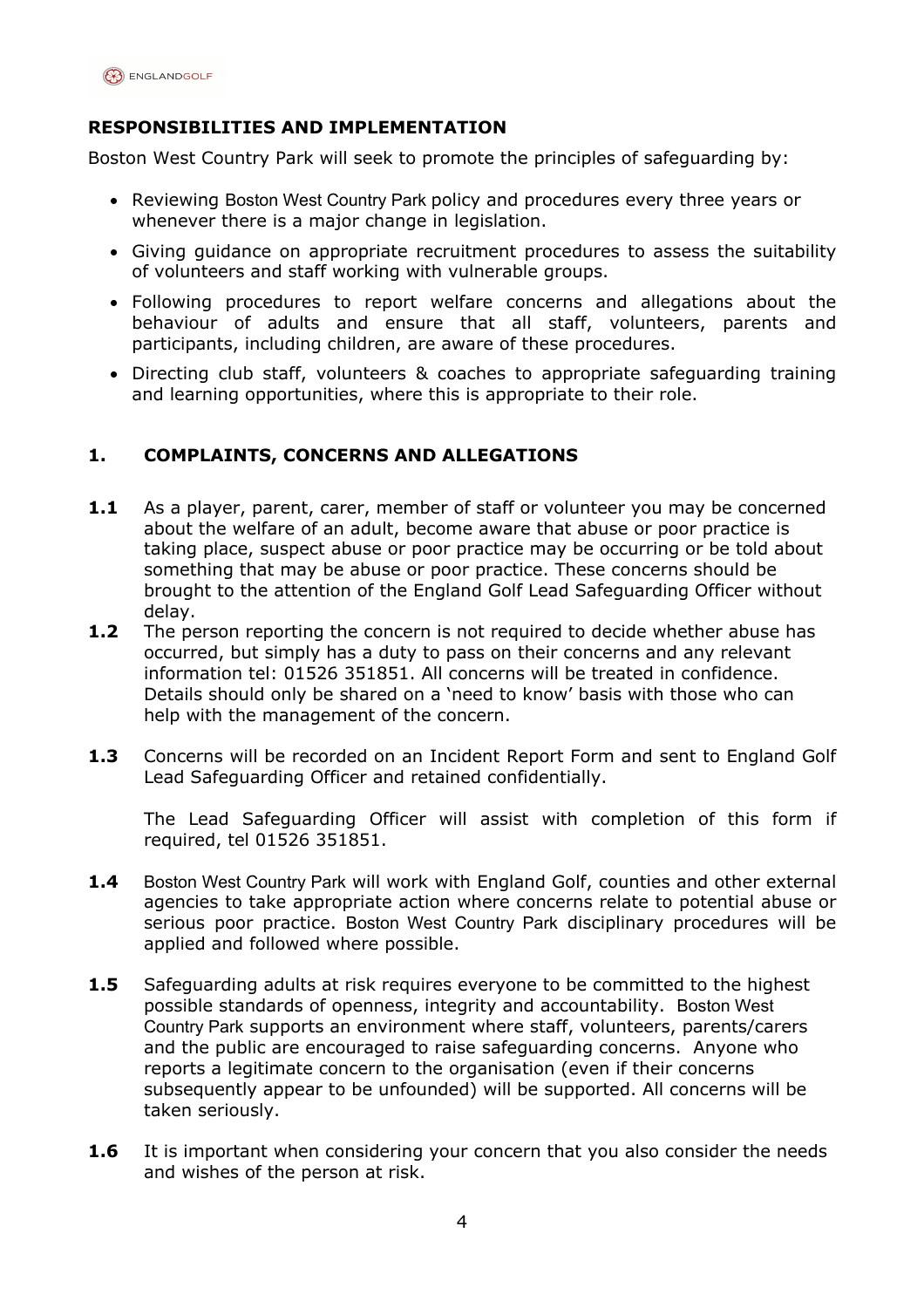

# **2. RESPONDING TO DISCLOSURE OF ABUSE**

- **2.1** If an adult indicates that they are being abused the person receiving the information should:
	- Stay Calm
	- Listen carefully to what is said, allowing the adult to continue at their own pace, and take it seriously.
	- Explain that it is likely the information will have to be shared with othersdo not promise to keep secrets.
	- Keep questions to a minimum, only ask questions if you need to identify/ clarify what the person is telling you. Take care to distinguish between fact, observation, allegation and opinion. It is important that the information you have is accurate.
	- Reassure the person that they have done the right thing in revealing the information.
	- Ask them what they would like to happen next.
	- Explain what you would like to do next and ask if they are happy for you to share the information in order for you to help them. As long as it does not increase the risk to the individual, you should explain to them that it is your duty to share your concern with your Lead Safeguarding Officer.
	- Record in writing what was said using the adult's own words as soon as possible

#### **2.2** DO NOT:

- Dismiss the concern.
- Panic or allow shock or distaste to show.
- Probe for more information than is offered.
- Make promises that cannot be kept.
- Conduct an investigation of the case.
- Make negative comments about the alleged perpetrator.
- **2.3** If the matter is urgent and relates to the immediate safety of an adult at risk then contact the police immediately. Complete and Incident Form and copy it to the England Golf Lead Safeguarding Officer within 24 hours.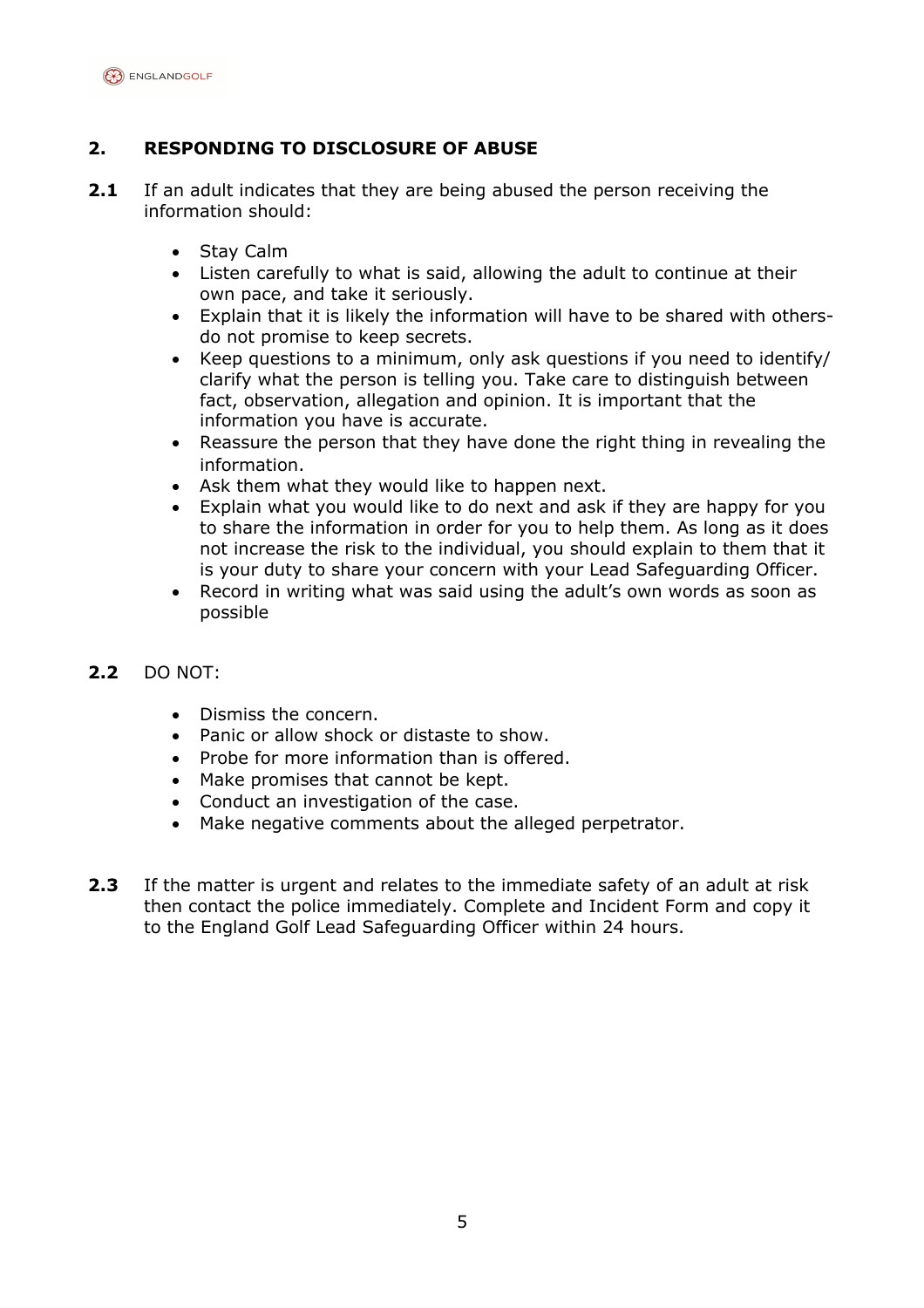

# **3. SIGNS AND INDICATORS OF ABUSE AND NEGLECT**

- **3.1** Abuse can take place in any context. Abuse may be inflicted by anyone. Players, members, staff, volunteers or coaches may suspect that an adult is being abused or neglected outside of the club setting. There are many signs and indicators that may suggest someone is being abused or neglected, these include but are not limited to:
	- Unexplained bruises or injuries or lack of medical attention when an injury is present.
	- Person has belongings or money going missing.
	- Person is not attending / no longer enjoying their sessions.
	- Someone losing or gaining weight / an unkempt appearance. A change in the behaviour or confidence of a person.
	- Self-harm.
	- A fear of a particular group or individual.
	- They may tell you / another person they are being abused i.e. a disclosure.

### **4. CONSENT**

- **4.1** The Care Act 2014 statutory guidance advises that the first priority in safeguarding should always be to ensure the safety and well-being of the adult.
- **4.2** Adults have a general right to independence, choice and self-determination including control over information about themselves.
- **4.3** Boston West Country Park does not expect staff, coaches or volunteers to support an adult who is felt to be vulnerable or at risk through their decision making process but expects them to inform England Golf without delay so that they can clearly define the various options to help support the adult at risk to make a decision about their safety. As long as it does not increase the risk to the individual, it should be explained to them that it is their duty to share their concern with the England Golf safeguarding lead. Consent is not required to seek guidance or share information with the National Governing Body.
- **4.4** Adults may not give their consent to the sharing of safeguarding information outside of the organisation for a number of reasons. For example, they may be unduly influenced, coerced or intimidated by another person, they may be frightened of reprisals, they may fear losing control, they may not trust social services or other partners or they may fear that their relationship with the abuser will be damaged. Reassurance and appropriate support may help to change their view on whether it is best to share information.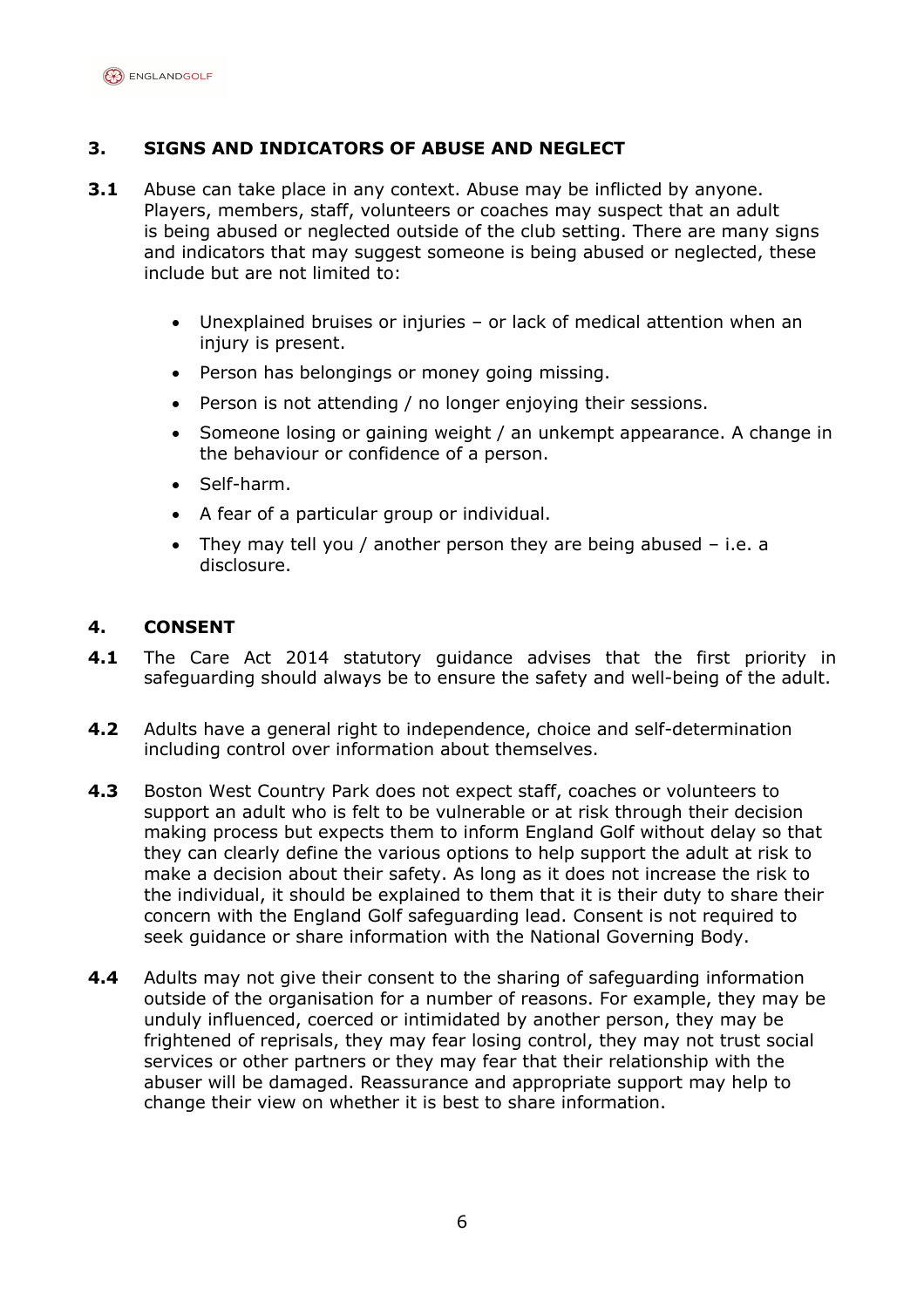

- **4.5** Those seeking to support the adult should consider the following:
	- Explore the reasons for the adult's objections what are they worried about?
	- Explain the concern and why you think it is important to share the information
	- Tell the adult with whom you may be sharing the information with and why
	- Explain the benefits, to them or others, of sharing information could they access better help and support?
	- Discuss the consequences of not sharing the information could someone come to harm?
	- Reassure them that the information will not be shared with anyone who does not need to know
	- Reassure them that they are not alone and that support is available to them.
- **4.6** If the adult continues to refuse intervention to support them with a safeguarding concern, or requests that information about them is not shared with other safeguarding partners their wishes should be respected.
- **4.7** However, there are a number of circumstances where those seeking to support the adult can reasonably override such a decision, including but not limited to:

• It appears that the adult lacks the mental capacity to make that decision (this must be properly explored and further guidance should be sought from the England Golf Lead Safeguarding Officer)

- Emergency or life-threatening situations may warrant the sharing of relevant information with the emergency services without consent
- Other people are, or may be, at risk, including children
- A serious crime has been committed / may be prevented
- Individuals in a Position of Trust are implicated
- **4.7.1** In such circumstances, it is important to keep a careful record of the decision making process and guidance should be sought from the England Golf Lead Safeguarding Officer. Legal advice will be sought where appropriate. If the decision is to take action without the adult's consent, then unless it is unsafe to do so, the adult should be informed that this is being done and of the reasons why.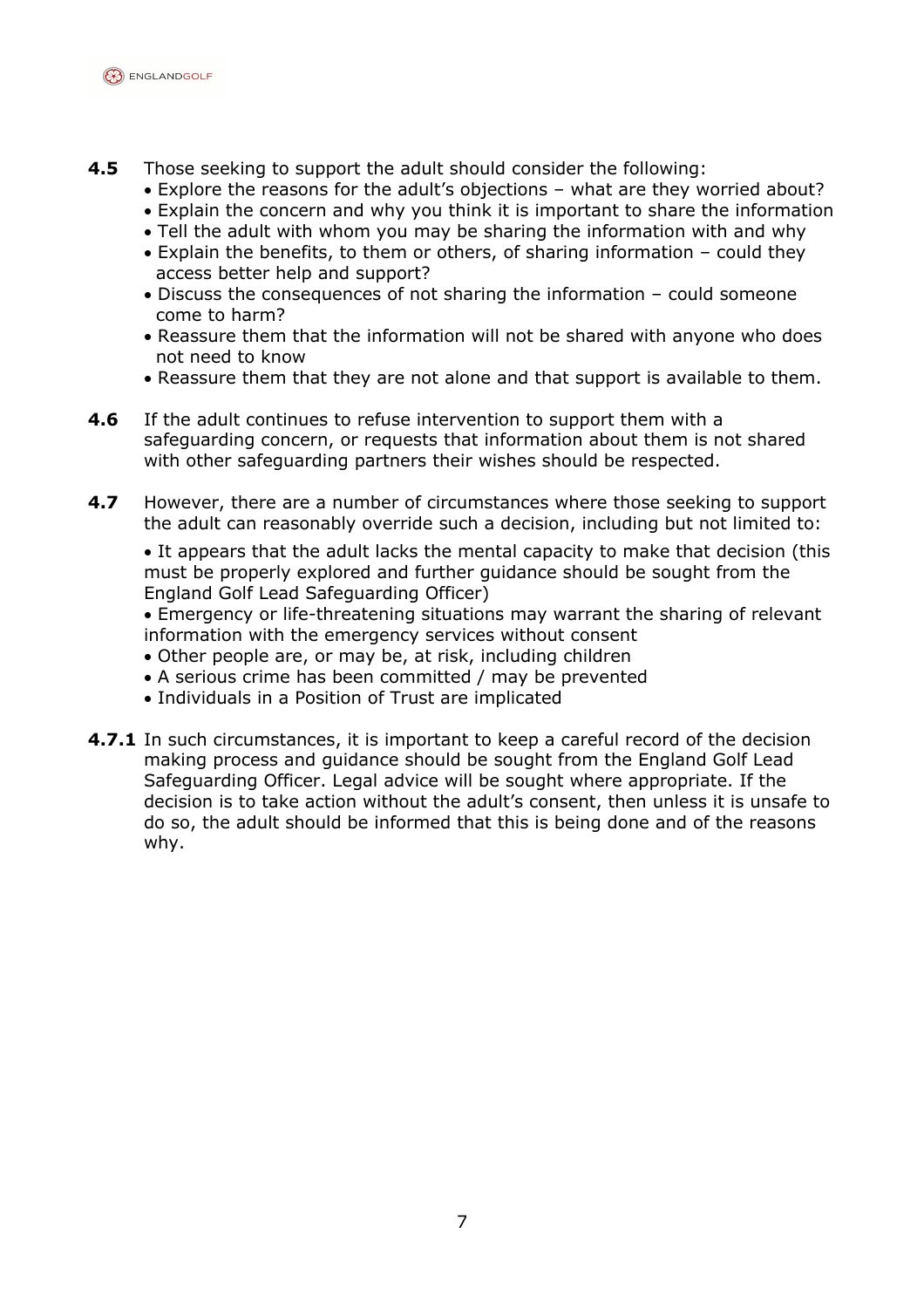# **5. Useful Contacts**

| <b>England Golf Contacts</b>               |                                                                                                                                     |                                              |
|--------------------------------------------|-------------------------------------------------------------------------------------------------------------------------------------|----------------------------------------------|
| <b>Name</b>                                | <b>Address</b>                                                                                                                      | <b>Number</b>                                |
| <b>Lead Safeguarding</b><br><b>Officer</b> | <b>England Golf</b><br><b>National Golf Centre</b><br><b>The Broadway</b><br><b>Woodhall Spa</b><br>Lincolnshire<br><b>LN10 6PU</b> | 01526 351824<br>safeguarding@englandgolf.org |

| <b>Local Contacts</b>                                                     |               |
|---------------------------------------------------------------------------|---------------|
| Lincolnshire County<br>Council - Safeguarding<br>Adults                   |               |
| Lincolnshire County<br>Council-Social Care-<br><b>Emergency Duty Team</b> | 01522 782333. |

| <b>National Contacts</b>                                                                       |                                   |                                            |
|------------------------------------------------------------------------------------------------|-----------------------------------|--------------------------------------------|
| Craft Trust<br>Ann<br>$\blacksquare$<br>Adults<br><b>Safeguarding</b><br>in Sport and Activity | Website:<br>www.anncrafttrust.org | Email: Ann-Craft<br>Trust@nottingham.ac.uk |
|                                                                                                |                                   | Telephone: 0115 951 5400                   |
|                                                                                                |                                   |                                            |
| <b>Samaritans</b>                                                                              |                                   | 08457 90 90                                |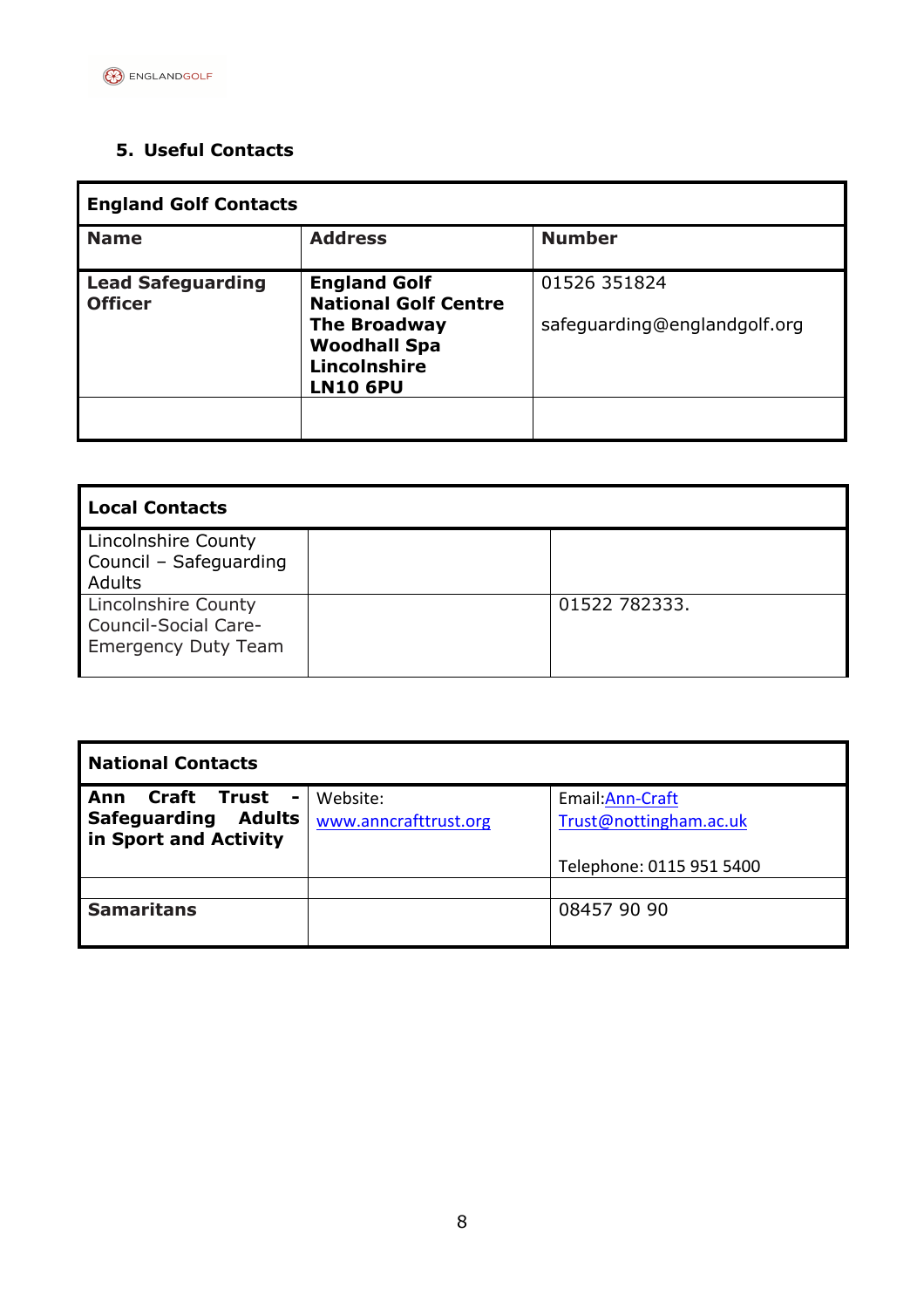



### **Remember**

It is not your duty to investigate concerns about an adult but do not ignore them – talk to the adult if possible and get in touch with someone within your organisation or the local authority for advice

Safeguarding Officer \* If for any reason a Club Welfare Officer is not in post or is unavailable a principle of least delay is important. Please contact the England Golf Lead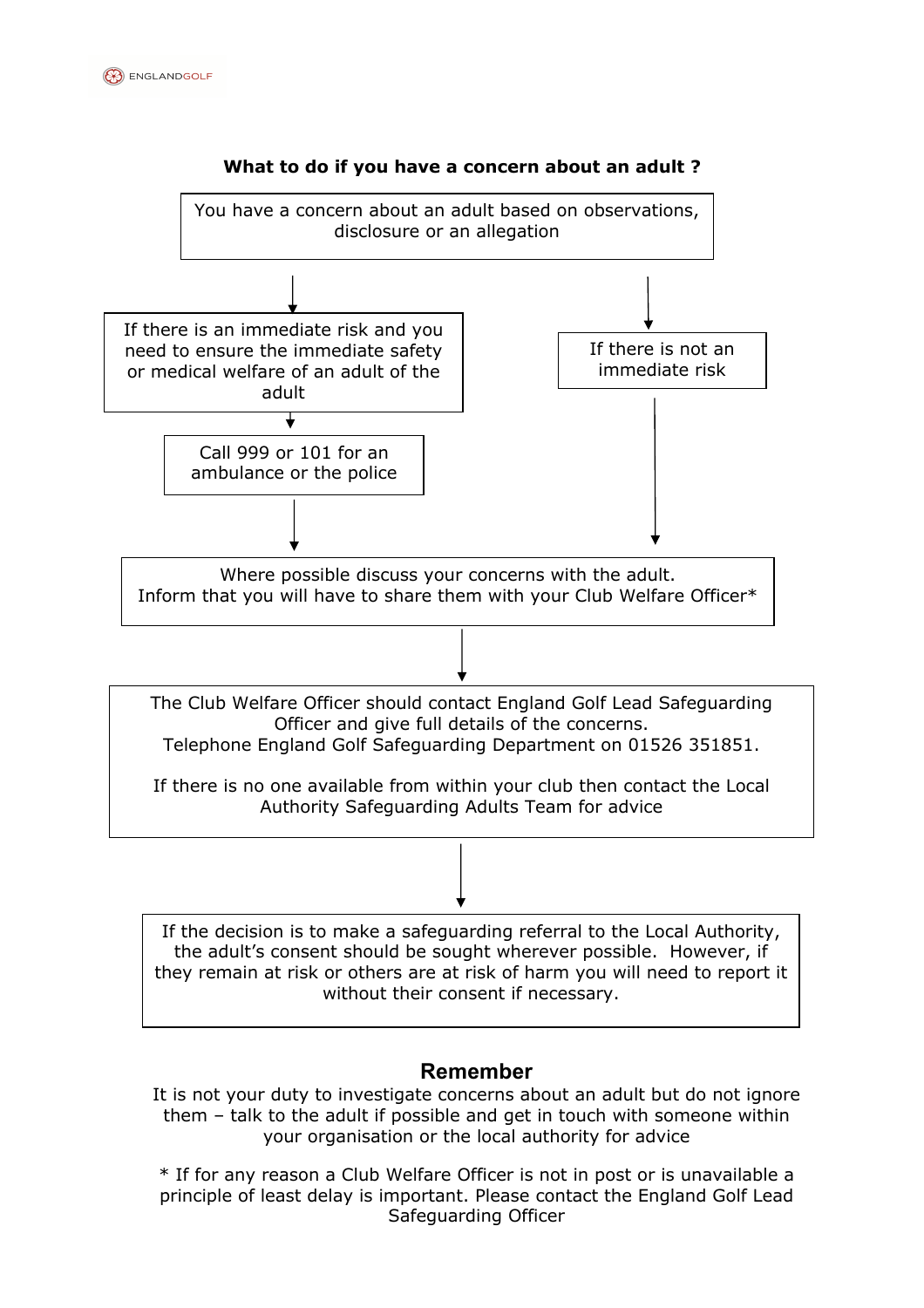Boston West Country Park

# **Capacity – Guidance on Making Decisions**

The issue of capacity or decision making is a key one in safeguarding adults. It is useful for organisations to have an overview of the concept of capacity.

We make many decisions every day, often without realising. We make so many decisions that it's easy to take this ability for granted.

But some people are only able to make some decisions, and a small number of people cannot make any decisions. Being unable to make a decision is called "lacking capacity".

To make a decision we need to:

- Understand information
- Remember it for long enough
- Think about the information
- Communicate our decision

A person's ability to do this may be affected by things like learning disability, dementia, mental health needs, acquired brain injury, and physical ill health.

The Mental Capacity Act 2005 (MCA) states that every individual has the right to make their own decisions and provides the framework for this to happen.

The MCA is about making sure that people over the age of 16 have the support they need to make as many decisions as possible.

The MCA also protects people who need family, friends, or paid support staff to make decisions for them because they lack capacity to make specific decisions.

Our ability to make decisions can change over the course of a day**.**

Here are some examples that demonstrate how the timing of a question can affect the response:

- A person with epilepsy may not be able to make a decision following a seizure.
- Someone who is anxious may not be able to make a decision at that point.
- A person may not be able to respond as quickly if they have just taken some medication that causes fatigue.

In each of these examples, it may appear as though the person cannot make a decision. But later in the day, presented with the same decision, they may be able to at least be involved.

The MCA recognises that capacity is decision-specific, so no one will be labelled as entirely lacking capacity. The MCA also recognises that decisions can be about big lifechanging events, such as where to live, but equally about small events, such as what to wear on a cold day.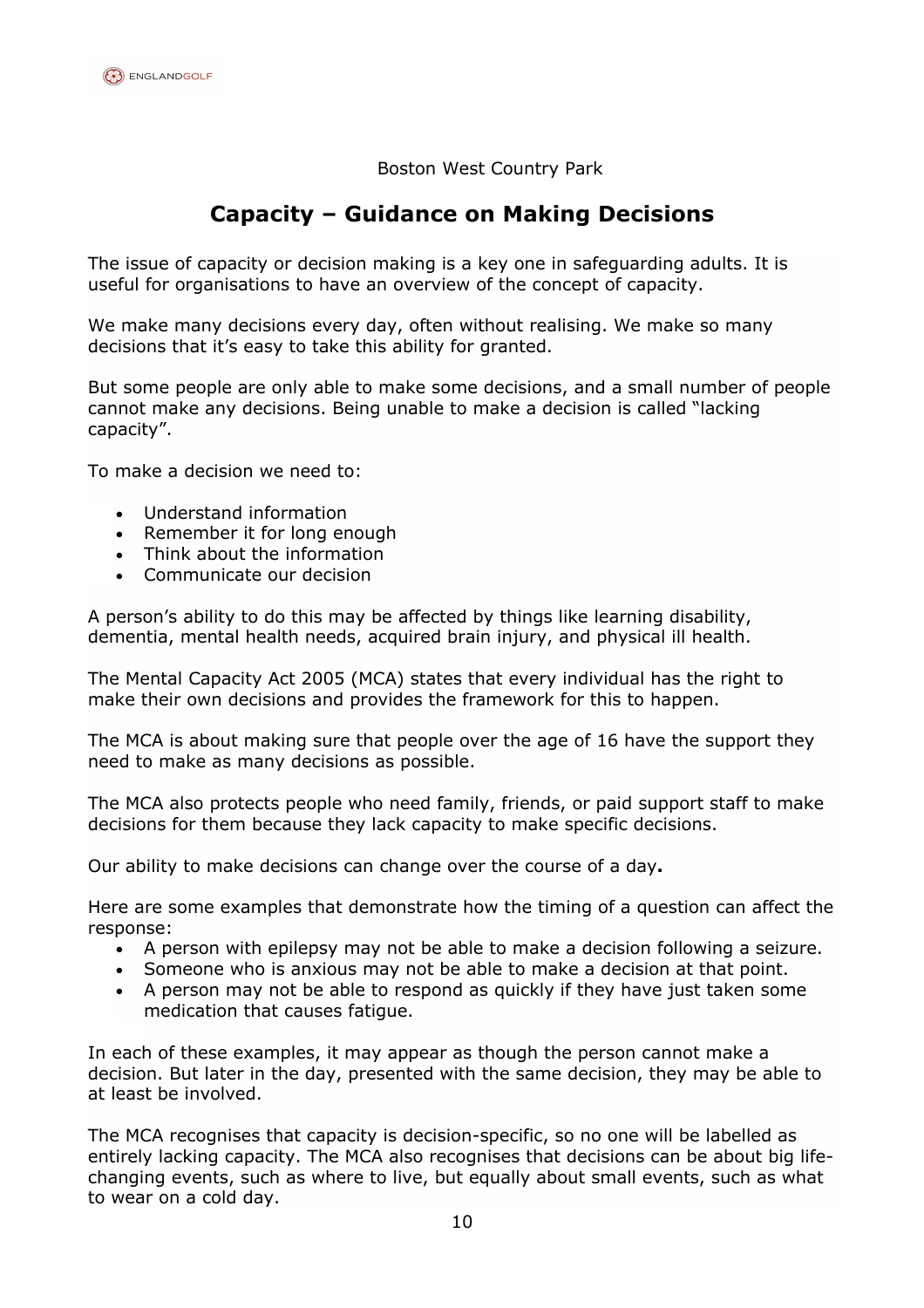

To help you to understand the MCA, consider the following five points:

- 1. Assume that people are able to make decisions, unless it is shown that they are not. If you have concerns about a person's level of understanding, you should check this with them, and if applicable, with the people supporting them.
- 2. Give people as much support as they need to make decisions. You may be involved in this – you might need to think about the way you communicate or provide information, and you may be asked your opinion.
- 3. People have the right to make unwise decisions. The important thing is that they understand the implications. If they understand the implications, consider how risks might be minimised.
- 4. If someone is not able to make a decision, then the person helping them must only make decisions in their "best interests". This means that the decision must be what is best for the person, not for anyone else. If someone was making a decision on your behalf, you would want it to reflect the decision you would make if you were able to.
- 5. Find the least restrictive way of doing what needs to be done.

#### Remember:

- You should not discriminate or make assumptions about someone's ability to make decisions, and you should not pre-empt a best-interest's decision merely on the basis of a person's age, appearance, condition, or behaviour.
- When it comes to decision-making, you could be involved in a minor way, or asked to provide more detail. The way you provide information might influence a person's ultimate decision. A person may be receiving support that is not inline with the MCA, so you must be prepared to address this.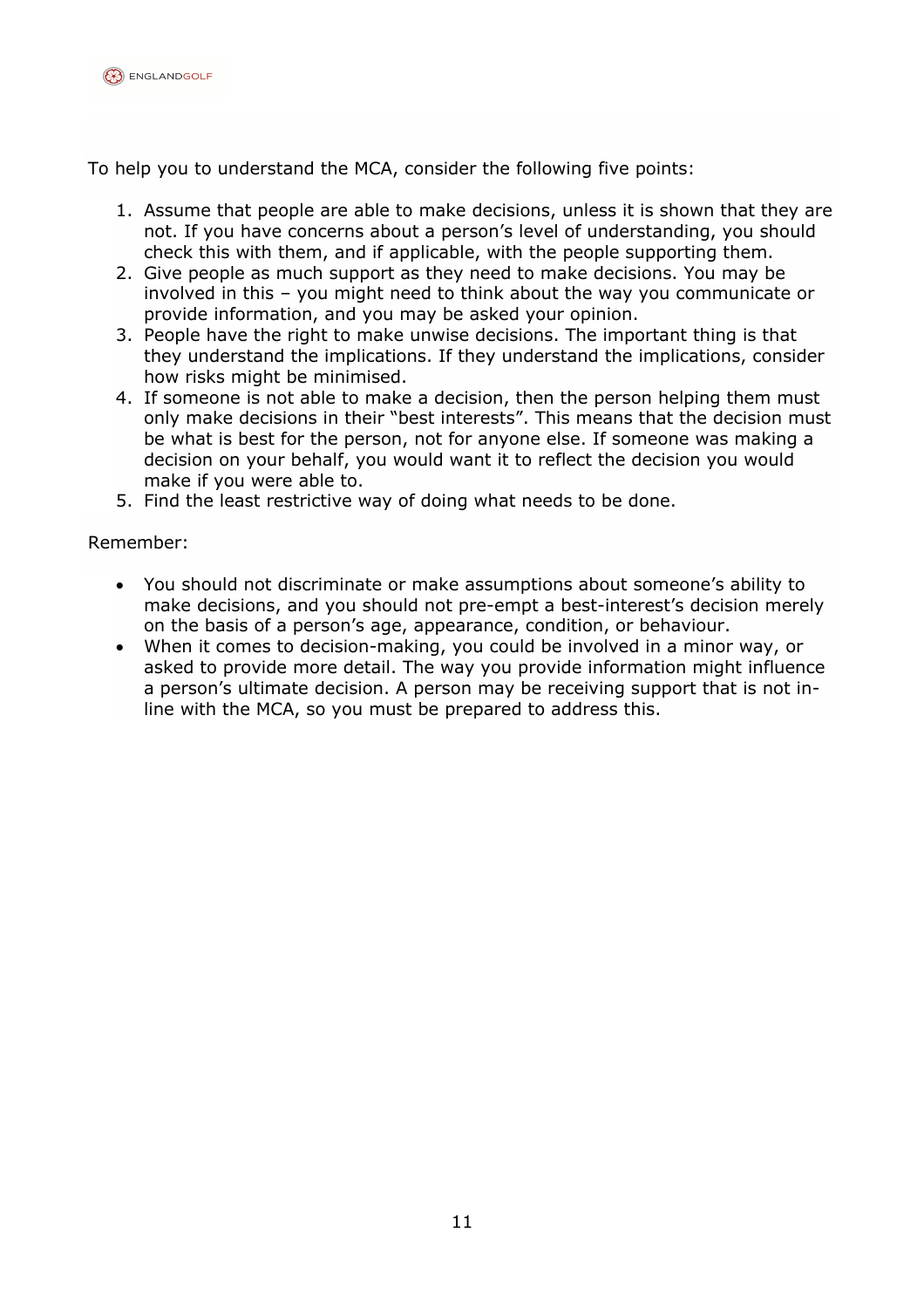# **Incident Report Form**

| Recorder's Name: |               |
|------------------|---------------|
| Address:         |               |
|                  |               |
| Post Code:       | Telephone No: |

| Name of Identified Adult: |               |
|---------------------------|---------------|
| Address:                  |               |
|                           |               |
| Post Code:                | Telephone No: |

| <b>Complainant's Name:</b> |               |
|----------------------------|---------------|
| Address:                   |               |
|                            |               |
| Post Code:                 | Telephone No: |

| Details of the allegations: [include: date; time; location; and nature of the incident.] |
|------------------------------------------------------------------------------------------|
|                                                                                          |
|                                                                                          |
|                                                                                          |
| Additional information: [include: witnesses; corroborative statements; etc.]             |
|                                                                                          |
|                                                                                          |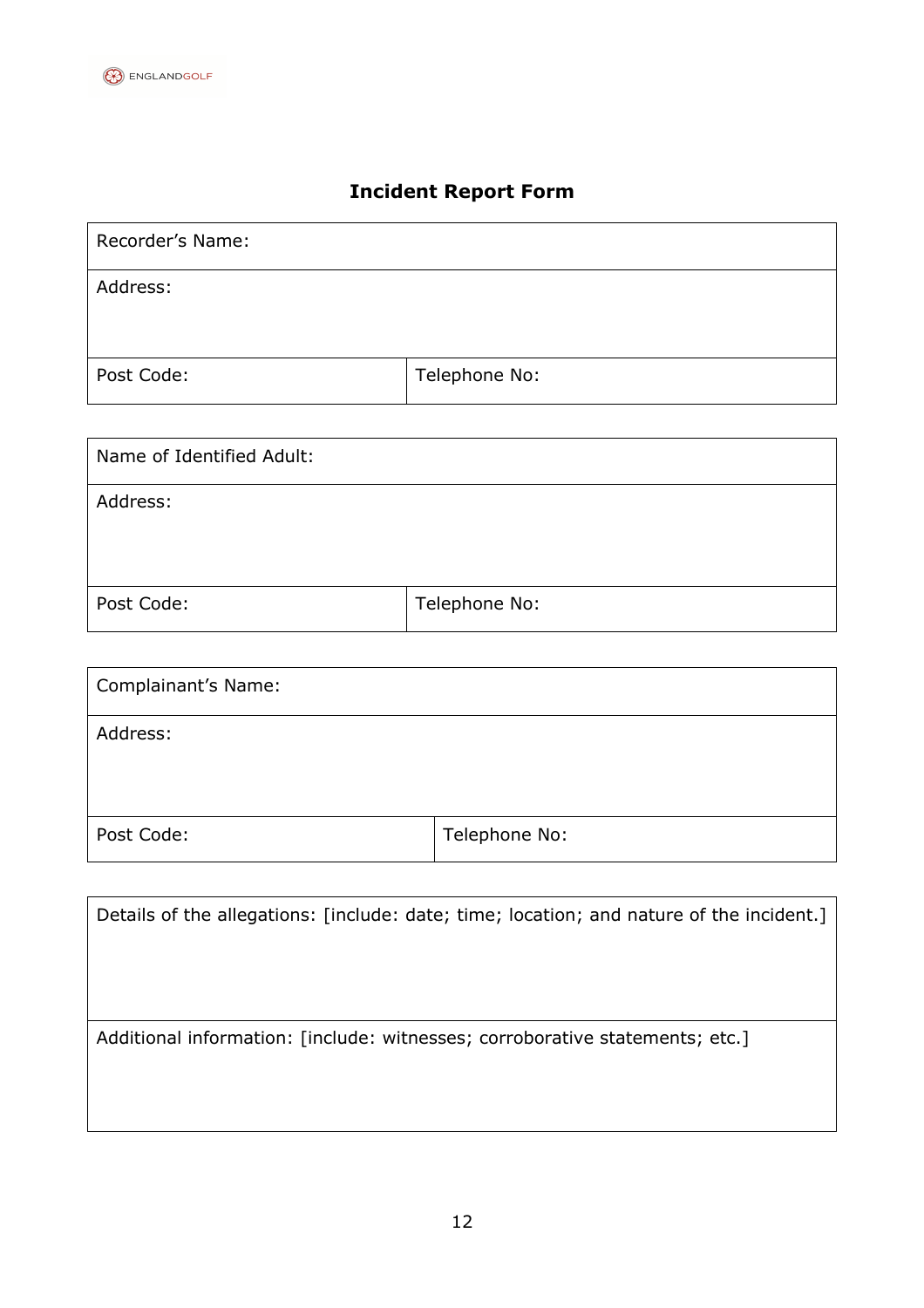

| Have you discussed your concerns with the adult? What are their views?                                                                                                                                                                                                                                                       |       |
|------------------------------------------------------------------------------------------------------------------------------------------------------------------------------------------------------------------------------------------------------------------------------------------------------------------------------|-------|
|                                                                                                                                                                                                                                                                                                                              |       |
| England Golf Safeguarding department notified (01526 351851)                                                                                                                                                                                                                                                                 |       |
| Case Number (if allocated):                                                                                                                                                                                                                                                                                                  |       |
| Name of person spoken to:                                                                                                                                                                                                                                                                                                    |       |
| Date:                                                                                                                                                                                                                                                                                                                        | Time: |
| Action taken:                                                                                                                                                                                                                                                                                                                |       |
|                                                                                                                                                                                                                                                                                                                              |       |
| Date:                                                                                                                                                                                                                                                                                                                        | Time: |
| Signature of Recorder:                                                                                                                                                                                                                                                                                                       |       |
| Signature of Complainant:                                                                                                                                                                                                                                                                                                    |       |
| Data protection:                                                                                                                                                                                                                                                                                                             |       |
| England Golf Safeguarding Department may use the information in this form<br>(together with other information they obtain as a result of any investigation) to<br>investigate the alleged incident and to take whatever action is deemed appropriate,<br>in accordance with their Safeguarding Adults Policy and Procedures. |       |

Strict confidentiality will be maintained and information will only be shared on a "need to know" basis in the interests of safeguarding. This may involve disclosing certain information to a number of organisations and individuals including relevant clubs and County bodies, individuals that are the subject of an investigation and/or Statutory agencies such as the Police and Adult Social Care.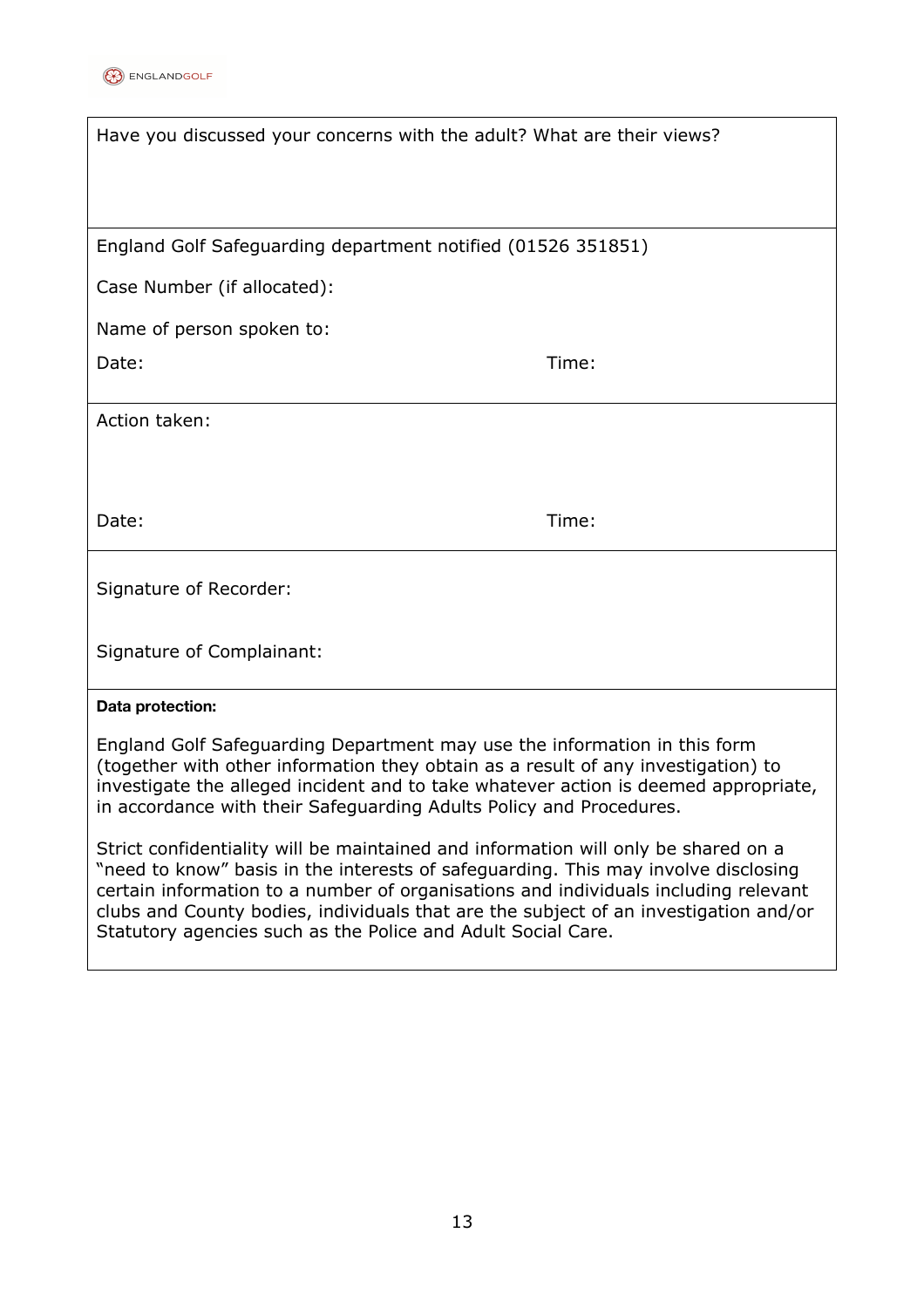

Boston West Country Park

# **GUIDANCE ON TYPES OF HARM**

#### **The Care Act 2014 recognises 10 categories of abuse that may be experienced by adults.**

#### **Self-neglect**

This covers a wide range of behaviour: neglecting to care for one's personal hygiene, health or surroundings and includes behaviour such as hoarding.

#### **Modern Slavery**

This encompasses slavery, human trafficking, forced labour and domestic servitude.

#### **Domestic Abuse**

This includes psychological, physical, sexual, financial and emotional abuse perpetrated by anyone within a person's family. It also includes so called 'honour' based violence.

#### **Discriminatory**

Discrimination is abuse which centres on a difference or perceived difference particularly with respect to race, gender or disability or any of the protected characteristics of the Equality Act.

#### **Organisational**

This includes neglect and poor care practice within an institution or specific care setting such as a hospital or care home, for example, or in relation to care provided in one's own home. This may range from one off incidents to on-going ill-treatment. It can be through neglect or poor professional practice as a result of the structure, policies, processes and practices within an organisation.

#### **Physical**

This includes hitting, slapping, pushing, kicking, misuse of medication, restraint or inappropriate sanctions.

#### **Sexual**

This includes rape, indecent exposure, sexual harassment, inappropriate looking or touching, sexual teasing or innuendo, sexual photography, subjection to pornography or witnessing sexual acts, indecent exposure and sexual assault or sexual acts to which the adult has not consented or was pressured into consenting.

#### **Financial or material**

This includes theft, fraud, internet scamming, coercion in relation to an adult's financial affairs or arrangements, including in connection with wills, property,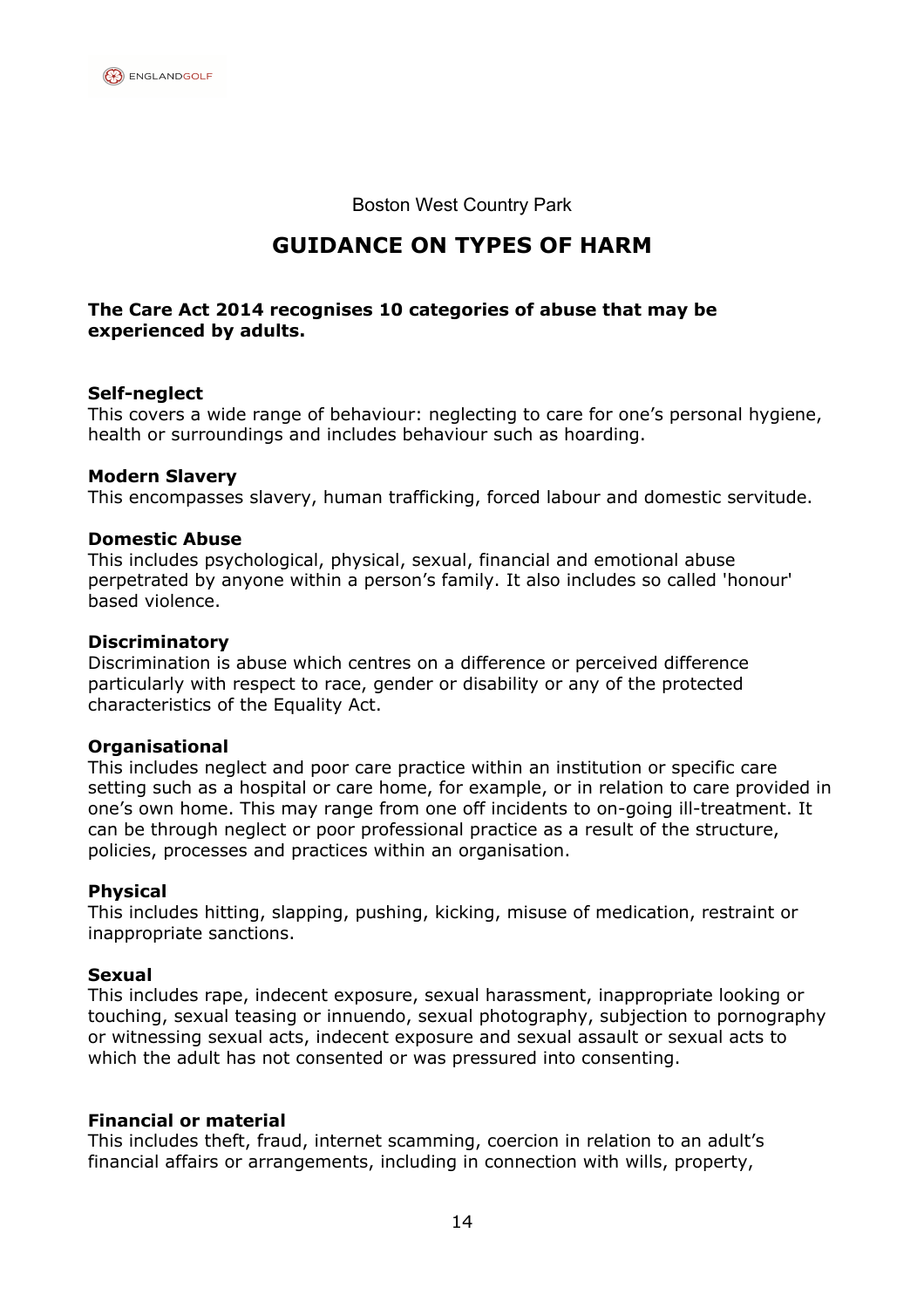

inheritance or financial transactions, or the misuse or misappropriation of property, possessions or benefits.

#### **Neglect/Acts of omission**

This includes ignoring medical or physical care needs, failing to provide access to appropriate health social care or educational services, the withholding of the necessities of life, such as medication, adequate nutrition and heating.

#### **Emotional or psychological**

This includes threats of harm or abandonment, deprivation of contact, humiliation, blaming, controlling, intimidation, coercion, harassment, verbal abuse, isolation or withdrawal from services or supportive

#### **Not included in the Care Act 2014 but also relevant to safeguarding adults in sport and physical activity:**

#### **Cyber Bullying**

Cyberbullying occurs when someone repeatedly makes fun of another person online or repeatedly picks on another person through emails or text messages, or uses online forums with the intention of harming, damaging, humiliating or isolating another person. It can be used to carry out many different types of bullying (such as racist bullying, homophobic bullying, or bullying related to special educational needs and disabilities) but instead of the perpetrator carrying out the bullying face-to-face, they use technology as a means to do it.

#### **Forced marriage**

This is a term used to describe a marriage in which one or both of the parties are married without their consent or against their will. A forced marriage differs from an arranged marriage, in which both parties consent to the assistance of a third party in identifying a spouse. The Anti-social Behaviour, Crime and Policing Act 2014 make it a criminal offence to force someone to marry.

#### **Mate Crime**

A 'mate crime' is when vulnerable people are befriended by members of the community who go on to exploit and take advantage of them. It may not be an illegal act but still has a negative effect on the individual. Mate Crime is carried out by someone the adult knows and often happens in private. In recent years there have been a number of Serious Case Reviews relating to people with a learning disability who were murdered or seriously harmed by people who purported to be their friend.

**Radicalisation** The aim of radicalisation is to attract people to their reasoning, inspire new recruits and embed their extreme views and persuade vulnerable individuals of the legitimacy of their cause. This may be direct through a relationship, or through social media.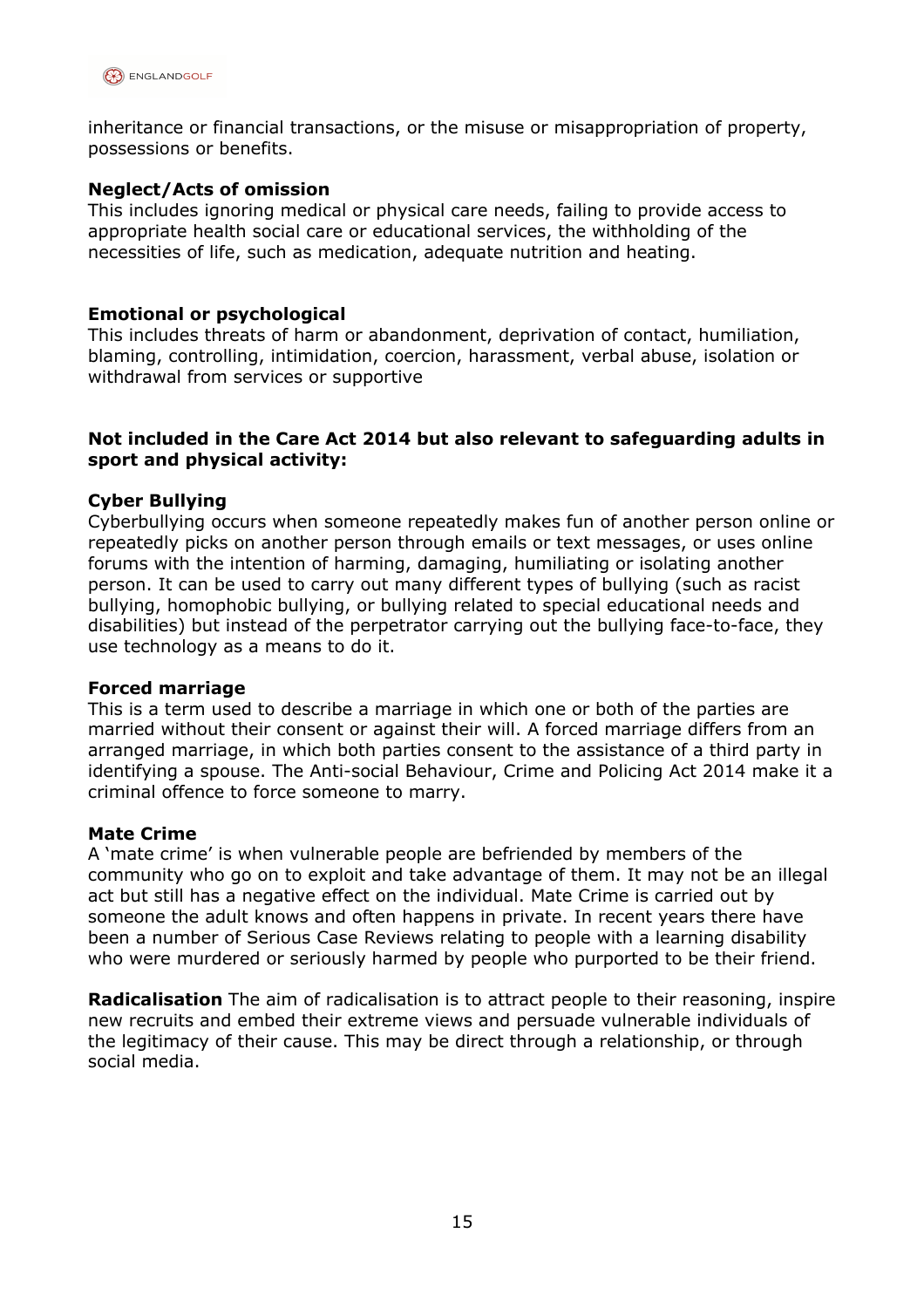Boston West Country Park

# **Consent and Information Sharing**

Workers and volunteers within sports and physical activity organisations should always share safeguarding concerns in line with their organisation's policy, usually with their safeguarding lead in the first instance, except in emergency situations. As long as it does not increase the risk to the individual, the worker or volunteer should explain to them that it is their duty to share their concern with their safeguarding lead or welfare officer.

The safeguarding lead or welfare officer will then consider the situation and plan the actions that need to be taken, in conjunction with the adult at risk and in line with the organisation's policy and procedures and local safeguarding adults board policy and procedures.

To make an adult safeguarding referral you need to call the local safeguarding adults team. This may be part of a MASH (Multi*-*Agency Safeguarding Hub). A conversation can be had with the safeguarding adults team without disclosing the identity of the person in the first instance. If it is thought that a referral needs to be made to the safeguarding adults team, consent should be sought where possible from the adult at risk.

Individuals may not give their consent to the sharing of safeguarding information with the safeguarding adult's team for a number of reasons. Reassurance, appropriate support and revisiting the issues at another time may help to change their view on whether it is best to share information.

If they still do not consent, then their wishes should usually be respected. However, there are circumstances where information can be shared without consent such as when the adult does not have the capacity to consent, it is in the public interest because it may affect other people or a serious crime has been committed. This should always be discussed with your safeguarding lead and the local authority safeguarding adults team.

If someone does not want you to share information outside of the organisation or you do not have consent to share the information, ask yourself the following questions:

- Is the adult placing themselves at further risk of harm?
- Is someone else likely to get hurt?
- Has a criminal offence occurred? This includes: theft or burglary of items, physical abuse, sexual abuse, forced to give extra money for lessons (financial abuse) or harassment.
- Is there suspicion that a crime has occurred?

If the answer to any of the questions above is 'yes' - then you can share without consent and need to share the information.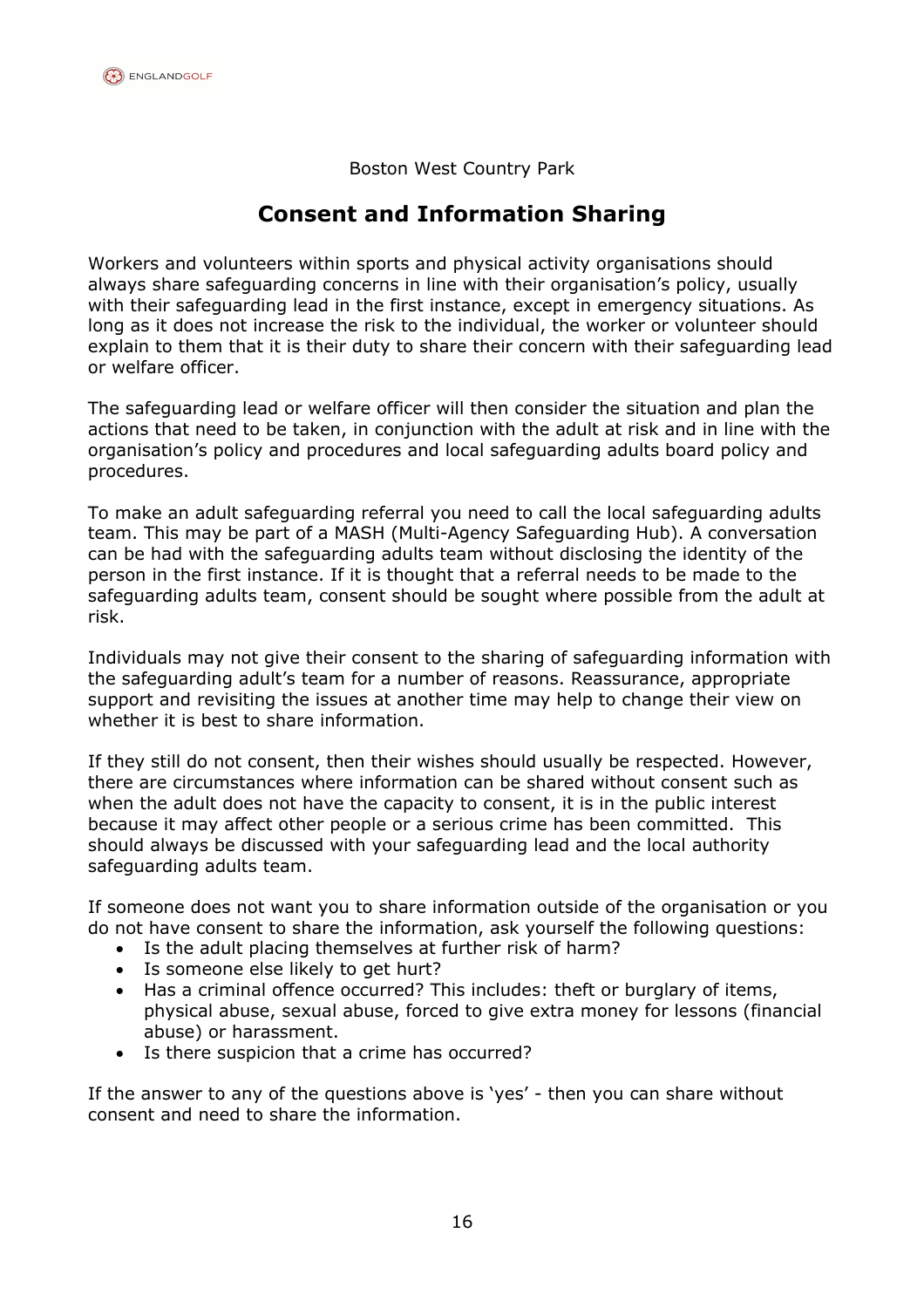

When sharing information there are seven Golden Rules that should always be followed.

- 1. Seek advice if in any doubt
- 2. Be transparent The Data Protection Act (DPA) is not a barrier to sharing information but to ensure that personal information is shared appropriately; except in circumstances where by doing so places the person at significant risk of harm.
- 3. Consider the public interest Base all decisions to share information on the safety and well-being of that person or others that may be affected by their actions.
- 4. Share with consent where appropriate Where possible, respond to the wishes of those who do not consent to share confidential information. You may still share information without consent, if this is in the public interest.
- 5. Keep a record Record your decision and reasons to share or not share information.
- 6. Accurate, necessary, proportionate, relevant and secure Ensure all information shared is accurate, up-to-date; necessary and share with only those who need to have it.
- 7. Remember the purpose of the Data Protection Act (DPA) is to ensure personal information is shared appropriately, except in circumstances where by doing so may place the person or others at significant harm.

Please contact Boston West Country Park Welfare Officers below,